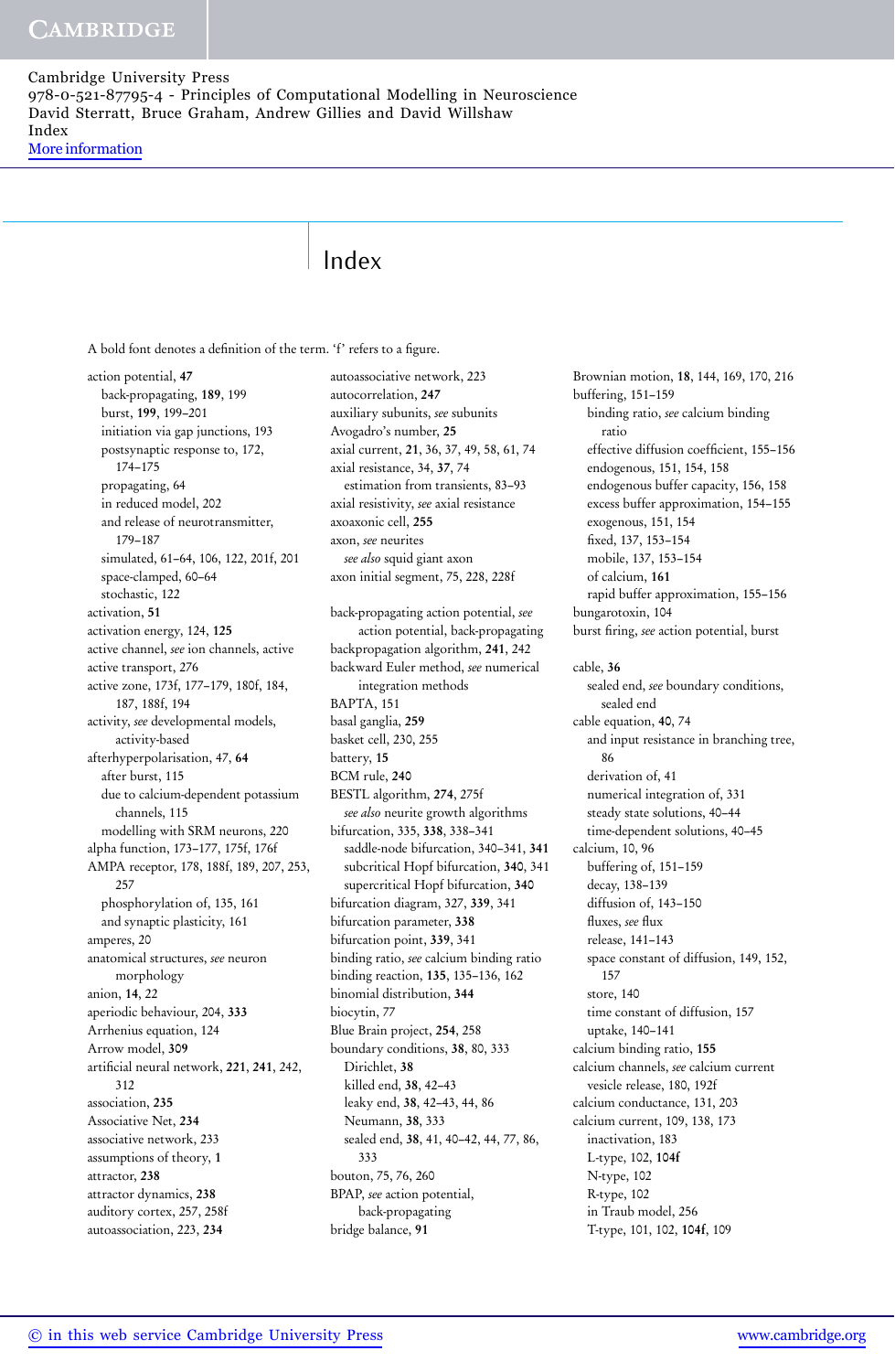calcium indicator dye, 156–159 calcium-activated potassium channel, *see* potassium current, calcium-activated calcium-ATPase pump, 139, 140 calcium-induced calcium release, 141 calmodulin, 151, 152, 161 calyx of Held, 186, 188 capacitance, 17 *see also* membrane capacitance capacitance compensation, 91 capacitive current, 30, 34, 50 capacitor, 15, 17 CARMEN, 316 Cartesian coordinates, 145 cation, 14 cDNA, *see* cloned DNA cell division, 268 central difference, *see* numerical integration methods cerebellum, 282 Marr's theory of, 234 channels, *see* ion channels chaos, 204, 333 chemoaffinity, 298, 299, *see also* developmental models, chemoaffinity-based type I, 302, 303, 306, 310 type II, 302 CICR, *see* calcium-induced calcium release cloned DNA, 101, 104 coefficient of variation, 209 compartment, 36, 75, *see* isopotential assumption size, 76–77 compartmental model, 58, 72 Pinsky–Rinzel model, 199 reduced, 80, 106, 198 *see also* equivalent cylinder compartmental modelling, 72 competition between synapses, 240 in developmental models, 288–294, 298, 300–302 computational modelling, 5 future of, 315 history of, 314–315 rationale for, 5–7 concentration gradient, 19 maintenance of, 16 conditioning pulse, 59 conductance, 21, 29–30 *see also* membrane conductance connectivity pattern, 230, 230f

local, 230f constant-field equations, *see* Goldman–Hodgkin–Katz current equation constraint satisfaction, 9 consumer–resource system, 292 continuation, *see* numerical continuation conventions membrane current, *see* membrane current, convention voltage, *see* membrane potential, convention convolution, 219, 220 of functions of two variables, 285 convolution kernel, *see* impulse response cortical column, 230, 243, 254 cortical pyramidal neuron, *see* pyramidal cell corticospinal fibres, 261 cosh, *see* hyperbolic functions coth, *see* hyperbolic functions covariance learning rule, 239 cross-correlation, 246, 247, 249 average, 247 current, 20 *see also* ionic current; membrane current current clamp, 31 current density, 20 relationship to flux, 20 current source, 15, 31 current-based synapse, *see* synapses, current-based cyclic-nucleotide-gated channel family, 98, 101 cylindrical coordinates, 145 cytoplasm, 14 deactivation, 51, 56, 62, 113 deep brain stimulation, 259 model of, 260–265

deinactivation, 62 Delaunay triangulation, 283 delay line model of action potential propagation, 228 delayed rectifier current, *see* potassium current, delayed rectifier delta function, *see* Dirac delta function Delta molecule, 283 dendrites, *see* neurites dendritic spines, 79–80 clearance of calcium from, 139 diffusion along neck, 150 ionic concentration in, 25

model of calcium transients in, 160 reconstruction of, 78 dendritic trees, 75–76, 199 equivalent cylinder, 80–82, 82 input resistance of, 85 synaptic inputs to, 39 *see also* neurite growth algorithms dendrogram, 272, 273 depolarisation, 33, 47 detailed balances, *see* microscopic reversibility development, 268–269 of ion channel distributions, 279–280 intrinsic withdrawal, 291–292 of neurite morphology, 269–270 of neuromuscular connections, 286–294 of ocular dominance, 284–286 of olfactory connections, 312 of patterns in morphogenesis, 280–282 of patterns in set of neurons, 282–284 of retinotopic maps, 294–312 *see also* neurite growth algorithms developmental models, 269–312 activity-based, 299–300 chemoaffinity-based, 301–312 differential equation, *see* ordinary differential equation; partial differential equation diffusion, 18, 18–19, 134, 137, 143, 232, 276 approximated, 139 of calcium during development, 278 coupling coefficient, 145, 151, 193 in derivation of GHK equations, 26–28 in derivation of Nernst equation, 22–26 longitudinal, 145, 149f, 150f, 149–150, 151, 157 numerical calculation of, 150 of growth factors extracellularly, 278 of tubulin, 276 radial, 145, 147–149, 151 in three dimensions, 145 three-pool model, 146–147 in two dimensions, 145 two-pool model, 143–146 *see also* reaction–diffusion system diffusion coefficient, 19, 29, 144, 153, 169, 281 *see also* buffering, effective diffusion coefficient

diffusion tensor imaging, 259, 263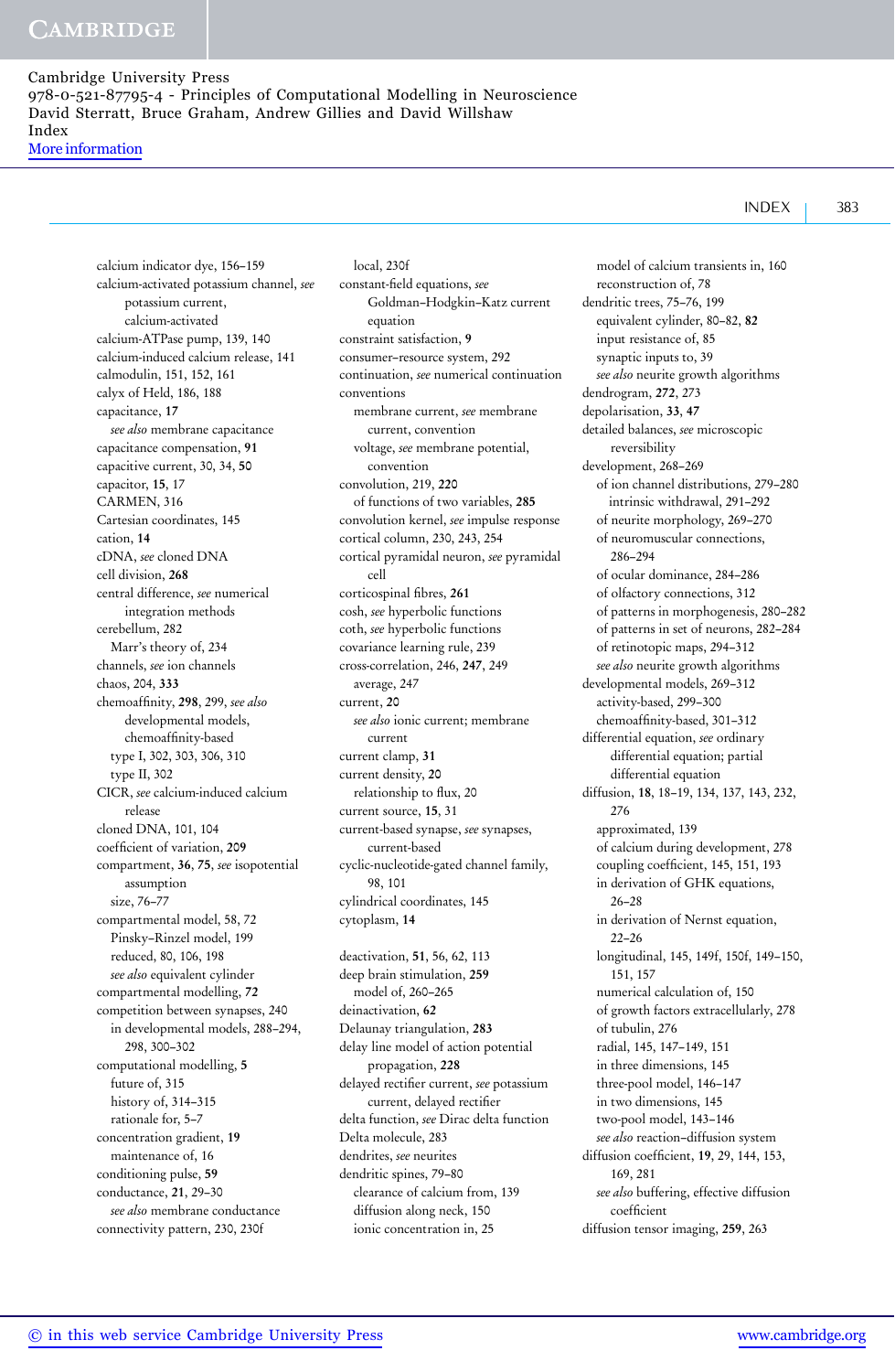### 384 INDEX

diffusive noise, 216 effect on response fidelity, 217–218 effect on synchronisation, 218 in integrate-and-fire neurons, 216–217, 223 Dirac delta function, 181, 208, 212, 244 direct fitting, *see* parameter estimation, of passive properties, direct fitting direction field, 336, 337–338 dissociation constant, 135, 136, 139, 153–155, 158, 162 downhill simplex method, 349 *see also* parameter estimation drift velocity, 19 driving force, 29, 50, 57, 69, 207, 229 Dual Constraint model, 289–292, 290f, 291 dual exponential function, 174f, 173–174, 207 dynamic clamp, 91, 92f, 317 dynamical system, 327, 333 dynamical systems theory, 248, 333, 333–341  $EC_{50}$ , 116 ectoderm, 268 edge effect, 230 effective valency of equivalent gating charge, 127, 129 EGTA, 151 eigenvalue, 335 electric field, 17, 19–20 constant field assumption, 29, 35 of DBS electrode, 260–261, 262f in GHK equations, 26, 29 movement of gating charges in, 126–128 in Nernst equation, 22–23 non-uniform, 130 electrode current, 74 electrodiffusion, 17, 20–21, 129, 150, 152 electrogenesis, 150 electrogenic pump, 16 *see also* ionic pump electromotive force, 17, 30, 58 electron microscopy, 78, 79, 198 electrotonic distance, 80, 81 electrotonic length, 81, 81f, 82, 198 endoderm, 268 endoplasmic reticulum, 19, 140 endplate, 286 development of connections to, 286–292 endplate potential, 6

energy barrier, 125, 126f energy barrier model, *see* transition state theory energy function, 238 in model of development of topography, 303, 311 *see also* error measure ensemble of recordings, 103, 104f enthalpy, 125, 127 entropy, 125, 126, 128, 130 enzymatic reaction, 136, 136–137, 162 *see also* Michaelis–Menten kinetics Eph receptor, 297, 297–298 EphA, 296f, 297–298, 309–312 EphA knockin, 311, 312 EphB, 296f, 297, 310–312 Eph/ephrin-based chemoaffinity models, 309–312 ephrin ligand, 297, 297–298 ephrinA, 297–298, 309–312 ephrinA knockout, 297 ephrinB, 297, 310–312 epidermis, 268 epileptic state, 257 EPP, *see* endplate potential EPSC, *see* excitatory postsynaptic current EPSP, *see* excitatory postsynaptic potential equilibrium point, 336, 336–341 saddle node, 335, 340, 341 stable, 335, 337, 341 unstable, 335, 337 equilibrium potential, 23, 29, 30, 70, 107 assumed to be constant, 133 of calcium, 133 leak, 106f potassium, 26, 57, 106 sodium, 26, 69 equivalent cylinder, 80, 81, 81f, 82, 198 equivalent electrical circuit, 31, 72, 115 of gap junction, 193 in Hodgkin–Huxley model, 50f of spatially extended neurite, 36–37 simplification of, 31–32 ER, *see* endoplasmic reticulum error function, 45 error measure, 87–90, 88, 94–95, 347–350 error surface, 89, 89f, 348, 349f escape noise, 217 event-based simulation, 250 excitatory postsynaptic current, 39f, 178, 208

approximation by Dirac delta function, 208 excitatory postsynaptic potential, 36, 39, 78f, 80, 80f exocytosis, 183 exponential distribution, 343 extracellular field potential, 231, 232f, 257 extracellular resistance, 36, 37 Eyring equation, 126 facilitation, 180–181 farad, 17 Faraday's constant, 19, 20, 25, 117, 129, 138 feedback inhibition, 251–252 feedforward network, 221f, 222, 223f, 234, 242 time-varying inputs to, 222–223 Fick's first law, 18f, 23, 26, 29, 144 field oscillations, 251 finite-difference method, 328, 329 *see also* numerical integration methods finite-element method, 192, 278, 323, 328 finite-element model, 232, 263 firing rate, 197 adaptation, 213 average, 221 background, 252 in BCM rule, 240 *f*–*I* curve, 106f homoeostasis, 280 optimal encoding, 280 population, 218, 218f, 221, 247, 248 scaling, 249 in Stein model, 209f, 210 temporally averaged, 247 transmission of in network, 223–224 *see also* rate-based models fitness measure, *see* error measure FitzHugh–Nagumo model, 197 fixation procedures, 78 fixed point, *see* equilibrium point fluctuations due to ion channels, 121–122 fluorescent dye, 78, 139, 151 flux, 18, 20 calcium, 137–138 calcium decay, 138–139 calcium diffusion, 143–150 calcium extrusion, 139–140 calcium release, 141–143 to calcium store, 140 calcium uptake, 140–141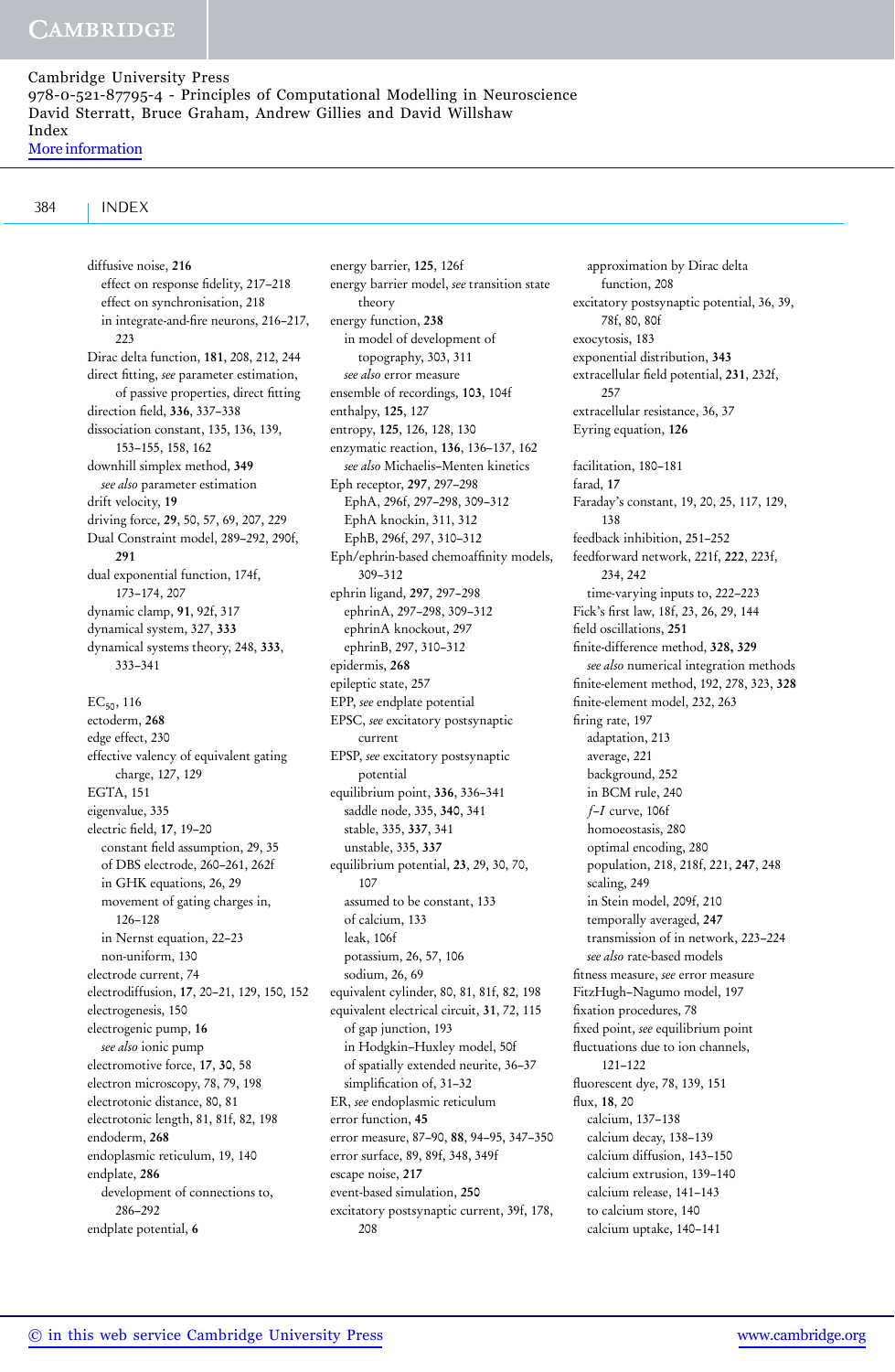$INDEX$  385

saturation of, 35 of tubulin, 277 forward Euler method, *see* numerical integration methods free energy, *see* Gibbs free energy free parameters, 8, 93 reduction in number of, 94 *see also* parameter estimation G protein, 159, 160 GABA<sub>A</sub> receptor, 178, 251, 253, 257, 263 GABA<sub>B</sub> receptor, 179 GABAergic synapses, 255, 262f, 263 gamma distribution, 275, 343 gamma oscillation, 251, 257 role in associative memory, 251–254 gap junction, 192, 192–194 and action potential initiation, 193 and network oscillations, 251 in thalamocortical network, 256 gas constant, 19, 117, 129 gastrulation, 268 gate, 52, 52–54, 99 in model of vesicle release, 181–183 gating charge, 99, 104, 126 equivalent, 127, 127f, 129 gating current, 68, 104f, 104, 104–105, 113, 123 neglected in HH model, 68–69 gating particle models, 105–110 accuracy of, 97 comparison with unrestricted kinetic schemes, 114–115 equivalence with subclass of Markov models, 112 implemented as kinetic scheme, 112–113 gating particles, 52, 52–58 activating, 52, 107 correspondence with channel structure, 98 inactivating, 56, 105, 107 independence of, 68 with more than two states, 129 gating variable, 52, 56–61, 65, 69–70, 108, 108f, 111 determining voltage-dependence of rate coefficients, 70 *see also* state variable; gating particles Gaussian distribution, 343, 344 in kernel density estimation, 345–346 in maximum likelihood estimation, 344–345

GENESIS simulator, 33, 316, 317, 320–322 GHK current equation, *see* Goldman–Hodgkin–Katz current equation GHK voltage equation, *see* Goldman–Hodgkin–Katz voltage equation Gibbs free energy, 125, 126, 129 Gierer–Meinhardt model, 282 gigaseal, 100f, 103 global minimum, 89f, 348f globus pallidus, 259, 261 Goldman–Hodgkin–Katz current equation, 27, 26–30, 67 validity of assumptions, 35–36 Goldman–Hodgkin–Katz voltage equation, 28 Golgi method, 78 Green's function, *see* impulse response growth algorithm, *see* neurite growth algorithms growth cone, 278 half activation voltage, 109f, 129, 203 effect of heterologous expression on, 114 HCN, *see* hyperpolarisation-activated cyclic-nucleotide-gated channel family heat energy, *see* enthalpy Hebbian learning rule, 243, 252, 286 in development of retinotopy, 300 Hebbian plasticity, 235, 240 heteroassociation, 222, 234 heteroassociative network, 222, 223, 239 *see also* Associative Net heterologous expression, 101, 104 effect on channel parameters, 114 heteromer, 98 HH model, *see* Hodgkin–Huxley model Hill coefficient, 116, 137 Hill function, 116f, 116, 137, 294

hippocampus, 230, 234 as associative network, 234

LTP in, 189 Marr's theory of, 234 oscillations in, 251 place cells, 220 *see also* pyramidal cell Hodgkin–Huxley formalism, 200 approximations in, 66–69 fitting to data, 69–70 Hodgkin–Huxley model, 48, 50–59

compared to model with A-type potassium currents, 105–106 correspondence with channel structure, 98 discrepancy with experiment, 113 implemented as kinetic scheme, 119 prediction of gating charges, 105 simulations, 60–64 with stochastic channels, 122 homoeostasis, 279 of ion channel densities, 279–280 of synaptic strengths, 301 homomer, 98 Hopf bifurcation, *see* bifurcation hyperbolic functions, 44 hyperpolarisation, 33 hyperpolarisation-activated current, 102 hyperpolarisation-activated cyclic-nucleotide-gated channel family, 98 hysteresis, 340 *I*h, *see* hyperpolarisation-activated current impulse response, 218, 218–220, 220f impulse response kernel, *see* impulse response inactivating channel, 98, 105 inactivation, 56, 56–57, 102, 109, 109f, 110, 142 of IP<sub>3</sub> receptors, 142-143 quantification of, 59 role in action potential, 62–64 of ryanodine receptors, 142 independence principle, 29, 51 validity of, 35, 67 inhibition, 209 in associative network, 238 balanced with excitation, 209f, 209–211 role in controlling network activity, 243–251 *see also* feedback inhibition; lateral inhibition inhibitory postsynaptic current, 208 approximation with Dirac delta function, 208 initial conditions, 61 of Markov kinetic scheme, 119 variation between cells in network, 231 injected current, 34 input impedance, 34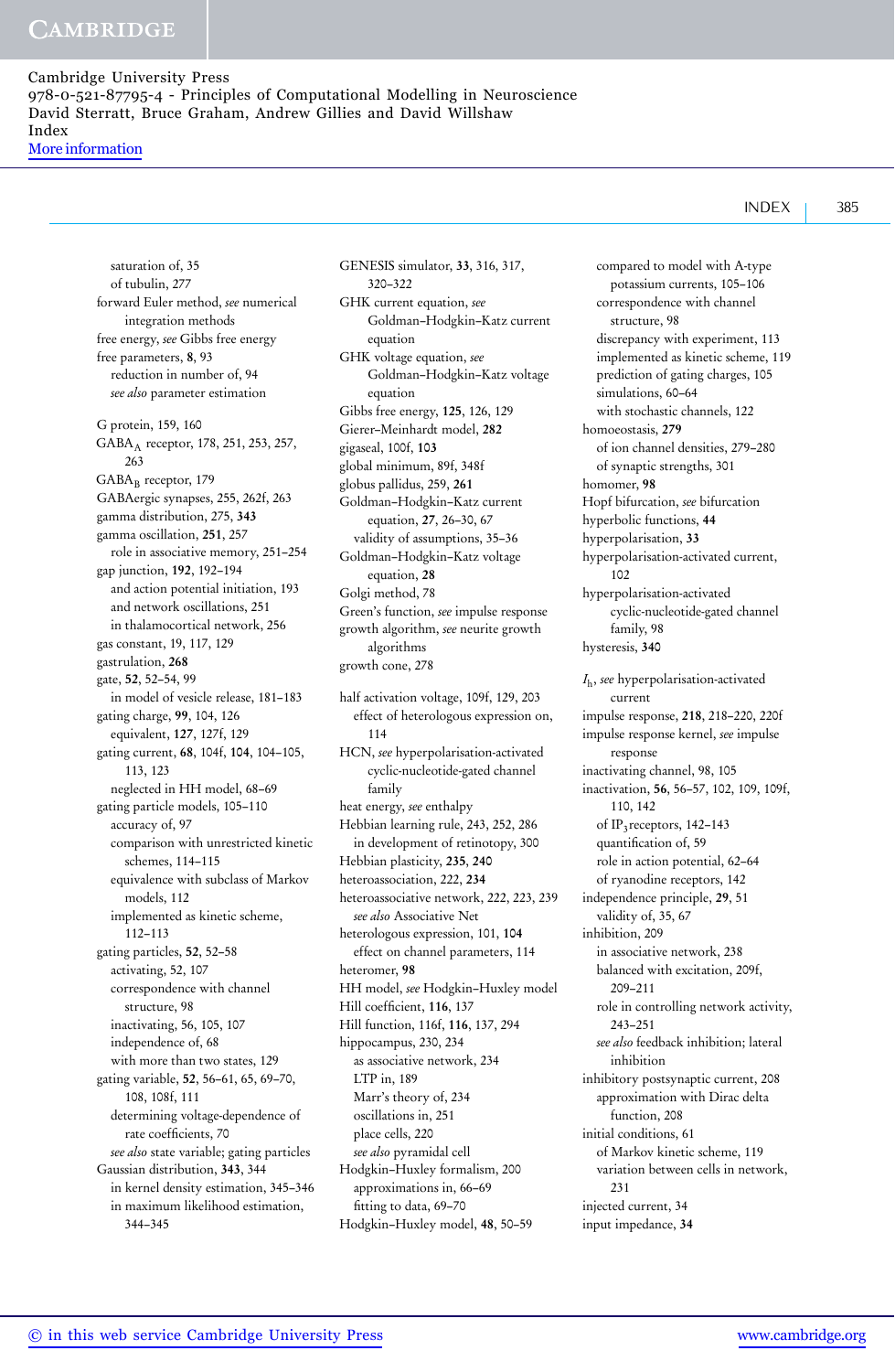# 386 INDEX

input resistance, 34, 34–35, 40 of cable with sealed end, 44 of leaky cable, 44 measurement of, 85 of semi-infinite cable, 42 integrate-and-fire neuron, 197, 204, 204–218 exponential, 214f, 214, 216 impulse response, 219 Izhikevich model, 215 in large network model, 259 in network, 243–251 quadratic, 214f, 214, 213–214 intensive quantity, 31 internal capsule, 261 International Union of Pharmacology, 98 interspike interval histogram, 209 intracellular buffer, *see* buffering intracellular resistance, 36 intracellular signalling pathway, *see* signalling pathways intrinsic withdrawal, *see* development, of neuromuscular connections inverse problem, 123 inverse slope, 108, 129 ion channel blocker, 257 *see also* TTX ion channel blockers, 103 ion channel nomenclature ad hoc, 101 clone, 100 gene, 100 ion channels, 15, 48 active, 15 approximated as passive, 31 alternate splicing of channel DNA, 101–103 complexity of models, 73 densities, 74, 231 diffusion of ions through, 18–19 distribution over neurites, 93–94 equivalent electromotive force due to combination of, 31 estimating conductance of, 95 expression of DNA, *see* heterologous expression genes, 99–100 genetic families, 100–101 incorporating models derived from diverse sources, 94 *I–V* characteristic, 67 ligand-gated, 115–117 modelling considerations, 131

passive, 15 saturation of flux, 35 selectivity, 15, 36, 66 structure of, 97–99 temperature dependence of conductance, 66 voltage-gated-like superfamily, 100 *see also* calcium current; gating charge; potassium current; rate coefficients; single-channel recording; sodium current; subunits ion substitution method, 51, 51f, 69 ionic current, 32, 34, 49, 50, 74 *see also* calcium current; hyperpolarisation-activated current; leak current; sodium current; potassium current ionic pump, 15f, 16, 26, 137f, 138, 150 calcium, 137 high affinity, low capacity, 139 low affinity, high capacity, 139 ionotropic receptors, 179 IP3, 141, 159 degradation of, 160 production of, 159, 160 IP3 receptor, 141, 159, 160 model, 142–143 IPSC, *see* inhibitory postsynaptic current ISI, *see* interspike interval histogram isopotential assumption, 76–77 errors due to, 77 of extracellular medium, 36–37 of neurite, 36, 73, 75 *see also* space clamp IUPHAR, *see* International Union of Pharmacology *I–V* characteristic, 21 calcium, 35, 109 instantaneous, 67 quasi-ohmic, 30, 32, 34, 35, 37, 57, 67, 69 steady state, 67 Jacobean matrix, 335

kernel, *see* impulse response kernel density estimation, 272, 345 kernel function, 346 killed end, *see* boundary conditions kinetic equation, 54 kinetic schemes, 68, 110, 110–115 fitting to data, 123–124 and independent gating particles, 112–115 second order, 151–153

of synaptic receptors, 175–179 for vesicle availability, 183–186 *see also* Markov models; signalling pathways; transition state theory Kirchhoff's current law, 32, 193 knockin, *see* Eph receptor, EphA knockin knockout, *see* ephrin ligand, ephrinA knockout L-Measure, 270 label, *see* markers lateral geniculate nucleus relay cell, 81 lateral inhibition, 283, 283–284 law of mass action, *see* mass action kinetics leak conductance, 50, 58, 123f, 202 leak current, 50, 57–58 leaky end, *see* boundary conditions learning rule, 223, 239, 239, 240 length constant, 40, 43f, 44, 76, 77, 79, 81, 82, 198 *see also* space constant, electrical lenticular fasciculus, 261, 261f, 262, 263 levels of analysis, 7 levels of detail, 7 light microscopy, 78 likelihood, 344 limit cycle, 248, 338, 337–341 lipid bilayer, 14, 15, 15f local circuit, 61 local circuit current, 58, 64 local minima, 89–90, 348 logistic function, 3 logistic growth, 4f long-term depression, 134, 161, 189, 189–191, 239 long-term potentiation, 134, 161, 189, 189–191, 240 low threshold spiking interneuron, 255 LTD, *see* long-term depression LTP, *see* long-term potentiation lumbrical muscle, 291 macroscopic currents, 103 macroscopic interpretation of kinetic scheme, 112 magnetic resonance imaging, 259 MAPs, *see* microtubule associated proteins Marker Induction model, 306, 306–309 markers, 299

Markov models, 97, 110, 110–115, 118–119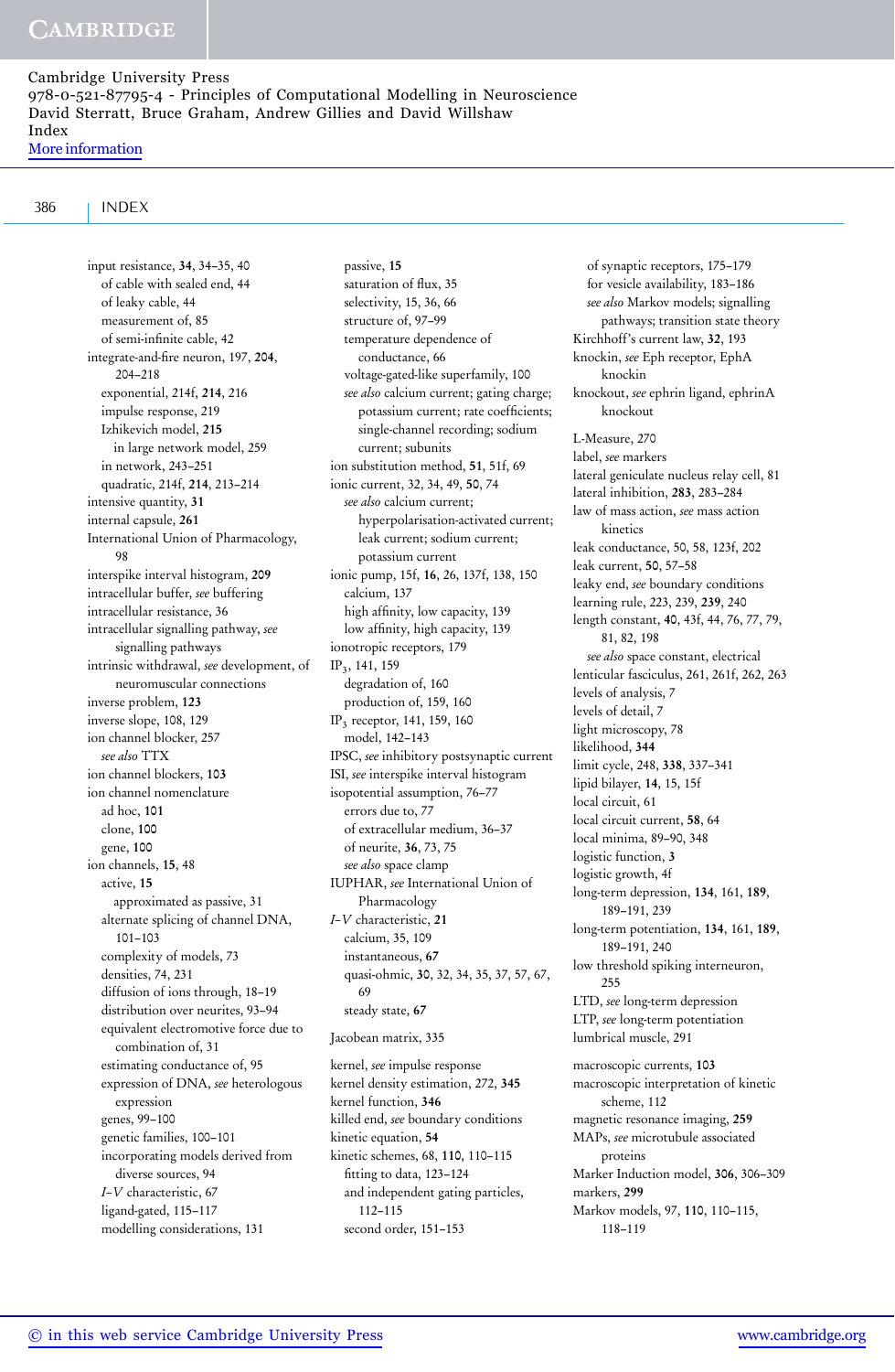comparison of ensemble and stochastic simulation, 121–123 fitting to data, 326 single-channel simulation, 119–120, 321 *see also* kinetic schemes; transition state theory Markov property, 118, 210 mass action kinetics, 163 comparison with stochastic kinetics, 166 validity of, 161–164 master equation, 164, 164–166 mathematical biophysics, 314 mathematical model, 2, 1–6 maximum conductance, 52, 53, 55, 93 estimation of, 94–95 homoeostatic regulation of, 280 regulation by LTP and LTD, 189 of synapse, 189, 207 temperature dependence of, 66 *see also* synaptic strength maximum likelihood estimation, 344, 344–345 McCulloch–Pitts neurons, 221 MCELL, 170, 192 melanocytes, 281 membrane action potential, *see* action potential, space-clamped membrane capacitance, 24, 30–36, 205 charging and discharging during action potential, 64 estimation from voltage transients, 83–93 estimation of, 84 and geometry, 75 low-pass filtering, 76 and stochastic simulation, 122 variations in, 74 membrane conductance, 32, 50, 194 active, 50 during action potential, 220 fluctuations in, 121, 122 passive, 50 *see also* calcium conductance; leak conductance; maximum conductance; potassium conductance; sodium conductance membrane current, 28, 32, 34, 37, 49, 50, 59f, 61, 205 contribution to extracellular field potential, 231 convention, 18

noise in, 216 membrane potential, 13, 34 and capacitive current, 30 behaviour in Morris–Lecar model, 202f behaviour in Pinsky–Rinzel model, 201f in cable, 39–44 steady state behaviour, 40–43 time-dependent behaviour, 43–44 in compartmental model, 36–39 convention, 18 fluctuations in, 121–122, 209–211 in integrate-and-fire model, 204–205 origin of, 22–30 in passive RC circuit, 32–35 passive transients in, 84 in SRM, 218–220 in voltage clamp, 49 *see also* action potential; isopotential assumption; resting membrane potential membrane pump, *see* ionic pump membrane resistance, 33, 34, 39, 205 estimation from voltage transients, 83–93 variations in, 74 membrane time constant, 33, 45, 46f, 91, 205, 207, 249 MEPP, *see* miniature endplate potential mesoderm, 268 messenger RNA, 104 metabotropic glutamate receptor, 159, 183 metabotropic receptors, 179 Mexican hat function, 285 Michaelis–Menten function, 137, 294 Michaelis–Menten kinetics, 136, 137, 140 modified, 141 microscopic currents, 103, 110 microscopic interpretation of kinetic scheme, 112 microscopic reversibility, 130 microtubule associated proteins, 278 microtubules, 19, 276f, 276 assembly of, 276–278 miniature endplate potential, 6 mismatch experiments, 296, 301, 305f, 306, 309 molarity, 18 Monte Carlo simulation, 164, 166, 170, 187, 188 of individual molecules, 167

importance of random numbers, 342 *see also* Stochastic Simulation Algorithm Moore's law, 315 morphogenesis, 280 development of patterns in, 280–282 morphogenetic fields, 267, 282 morphogens, 267, 281 morphology, *see* neuron morphology Morris–Lecar model, 197, 202f, 203, 334, 336, 341 bifurcation diagram, 339f, 341f phase plane, 336f motor neuron, 80, 81, 84f charging time constant, 45 development of connections from, 286–292 motor units, 288 mRNA, *see* messenger RNA mRNA transfection, *see* heterologous expression multi-compartmental modelling, *see* compartmental modelling multimer, 98 mutant mice, 300, 309, 310 neocortex, 312 irregular spiking in, 210 Marr's theory of, 234 oscillations in, 251 Nernst equation, 23, 24, 26, 28, 133 derivation of, 24 Nernst potential, *see* equilibrium potential Nernst–Planck equation, 20, 23, 24, 129, 152 network asynchronous update, 223 excitatory-inhibitory, 243–246 location of neurons in, 230 recurrent, 243–246 scaling, 228–230 synchronous update, 223 variability of cell properties, 230–231 Neumann boundary condition, *see* boundary conditions neural crest, 268 neural plate, 268 neural precursors, 267 neural tube, 268 neurite growth algorithms, 273 biophysical, 276–278 statistical, 273–275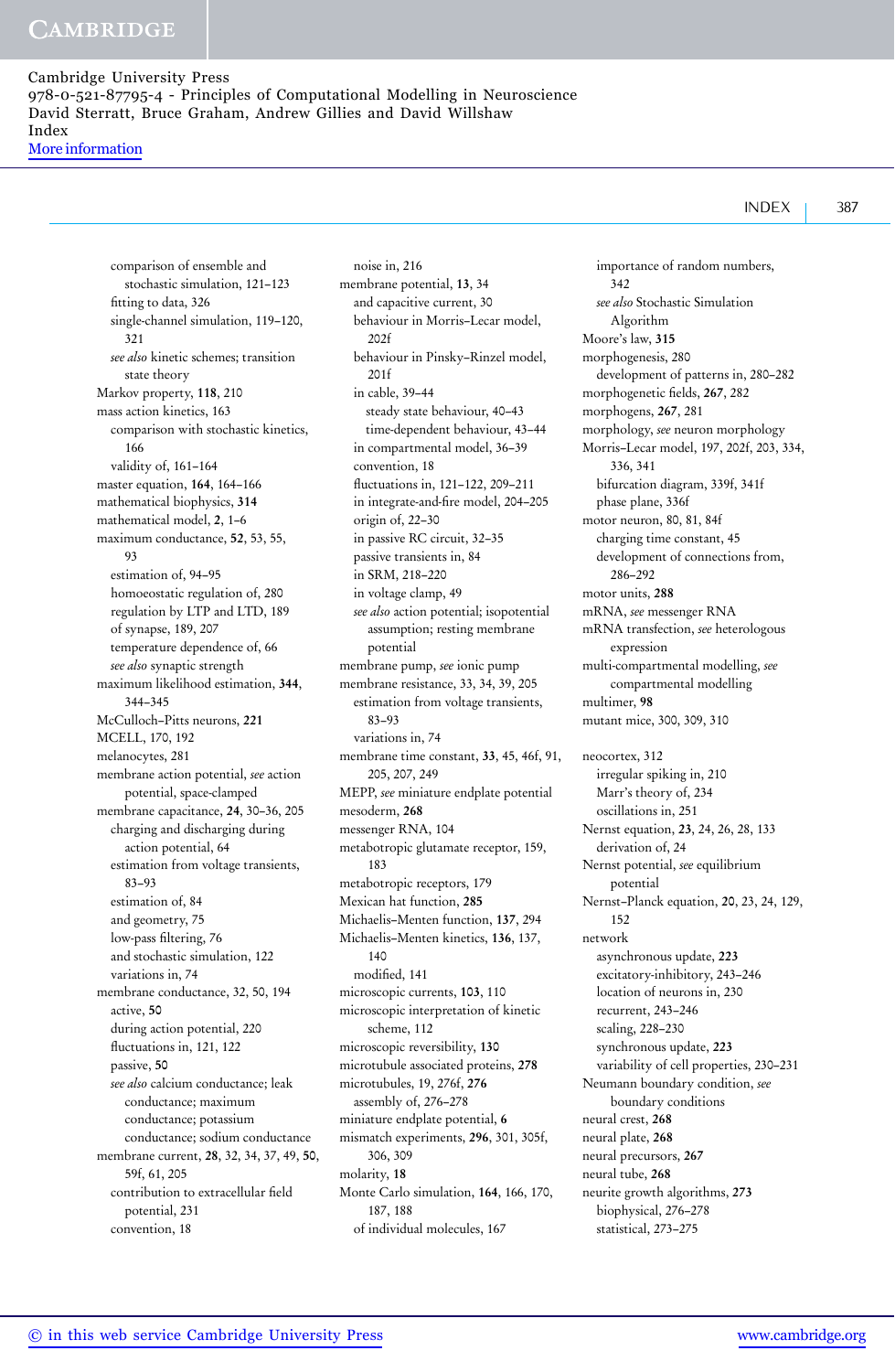388 INDEX

neurites, 16 fundamental shape parameters, 270, 271 longitudinal movement of calcium in, 152 passive cable equation, 39–44 equivalent electrical circuit, 36–39 neurobiotin, 77 neuroinformatics, 315 NeuroML, 316 neuromuscular junction, 184, 186 neuron morphology, 77–82, 270 centrifugal order, 274, 274f, 275 development of, 269–273 reconstruction from images, 77–79 representation by geometric objects, 75–76 simplification, 80–82 NEURON simulator, 33, 80, 250, 316, 317, 320–322, 325 neurotransmitter, 175, 176f, 187, 191 current response to, 173 and ionotropic receptors, 179 transient, 176–178 neurotransmitter release, 6, 173f, 177f, 187f, 179–187, 204 depression, 179, 183, 184 facilitation, 179–181 role of calcium in, 134 spillover, 178f, 178 neurotrophic factors, 292 neurotrophic signalling, 292 neurulation, 268 NMDA receptor, 138, 175, 178, 191, 257 node, *see* equilibrium point noise, 218f due to ion channels, 121–122 effect on response fidelity, 217 Gaussian, 343 in recordings, 85, 87, 96f, 347, 348 in simulated annealing, 89 in threshold, 217 *see also* diffusive noise; escape noise; variability of neuronal firing non-ohmic conductor, 21 non-parametric kernel density estimation, *see* kernel density estimation non-parametric model, 345 non-inactivating channel, 98, 109, 202 normal distribution, *see* Gaussian distribution Notch molecule, 283

notochord, 268 nucleus reticularis thalamic cell, 255 nullcline, 336f, 336, 337–338, 340–341 numerical continuation, 326, 327, 339 numerical integration methods, 328–333 accuracy of, 329–331 backward Euler, 330 central difference, 331 explicit method, 331 first order, 328–331 first order accuracy, 329 forward Euler, 329 implicit method, 331 second order, 331 second order accuracy, 331 ocular dominance, 240, 284 development of, 284–286 ODE, *see* ordinary differential equation Ohm's law, 21f, 21, 27, 30, 37 ohmic conductor, 21 olfactory bulb model, 198 optic tectum, 294, 296f reinnervation of, 305, 307 optimisation algorithm, *see* parameter optimisation algorithms optogenetic technology, 265 ordinary differential equation, 3, 32 numerical integration, 328–331 oriens lacunosum-moleculare cell, 230 palimpsests, 241 parallel distributed processing, 312 parameter estimation, 87 of active properties, 94–95 of passive properties, 83–93 direct fitting, 86, 85–87, 89 of signalling pathways, 162–163 uniqueness of estimates, 92–93 parameter estimation, sensitivity analysis, 163 parameter optimisation algorithms, 8, 89, 348 brute force, 349 conjugate gradient descent, 348 deterministic, 348–349 evolution strategies, 350 evolutionary, 350 genetic algorithms, 350 gradient descent, 89, 348 stochastic, 349–350 parameter space, 8, 349 parameters, 8 *see also* free parameters parametric model, 344

Parkinson's disease, 259, 261 partial differential equation, 40 numerical integration, 331–333 passive channel, *see* ion channels, passive patch clamp technique, 100f, 103 determining ion channel densities, 93 *see also* whole-cell patch electrode pattern completion, 236f, 236, 238f PDE, *see* partial differential equation Perceptron, 242 permeability, 15, 16, 23, 29, 68 permitivity, 17 phase, 335 *see also* state variable phase plane, 336, 336–340 phospholipase C, 159 phosphorylation of AMPA receptors, 134, 161 of MAPs, 278 Pinsky–Rinzel model, *see* compartmental model PIP<sub>2</sub>, 159 Poincaré–Bendixson theorem, 338 Poincaré–Andronov–Hopf bifurcation, *see* bifurcation Poisson distribution, 6, 210, 343, 344 Poisson process, 118, 120, 209, 210, 343 as spike generator, 210, 212, 244 population biology, 292 postsynaptic current, 173–175 *see also* excitatory postsynaptic current; inhibitory postsynpatic current postsynaptic density, 159 potassium channel *Aeropyrum pernix*, 99 A-type, 114 calcium dependent, 90 KcsA, 99 *Shaker* K<sub>v</sub>1.2 voltage-gated, 99 potassium conductance, 50, 51, 52f, 53, 56, 62–64, 98, 105, 203 A-type, 107 calcium dependent, 131 potassium current, 50, 51–56 A-type, 70, 101, 102, 105, 105–106, 109, 131 AHP, 102 C-type, 102 calcium-activated, 115–117 D-type, 102 delayed rectifier, 48, 62, 102, 105 fast rectifier, 102 in Traub model, 256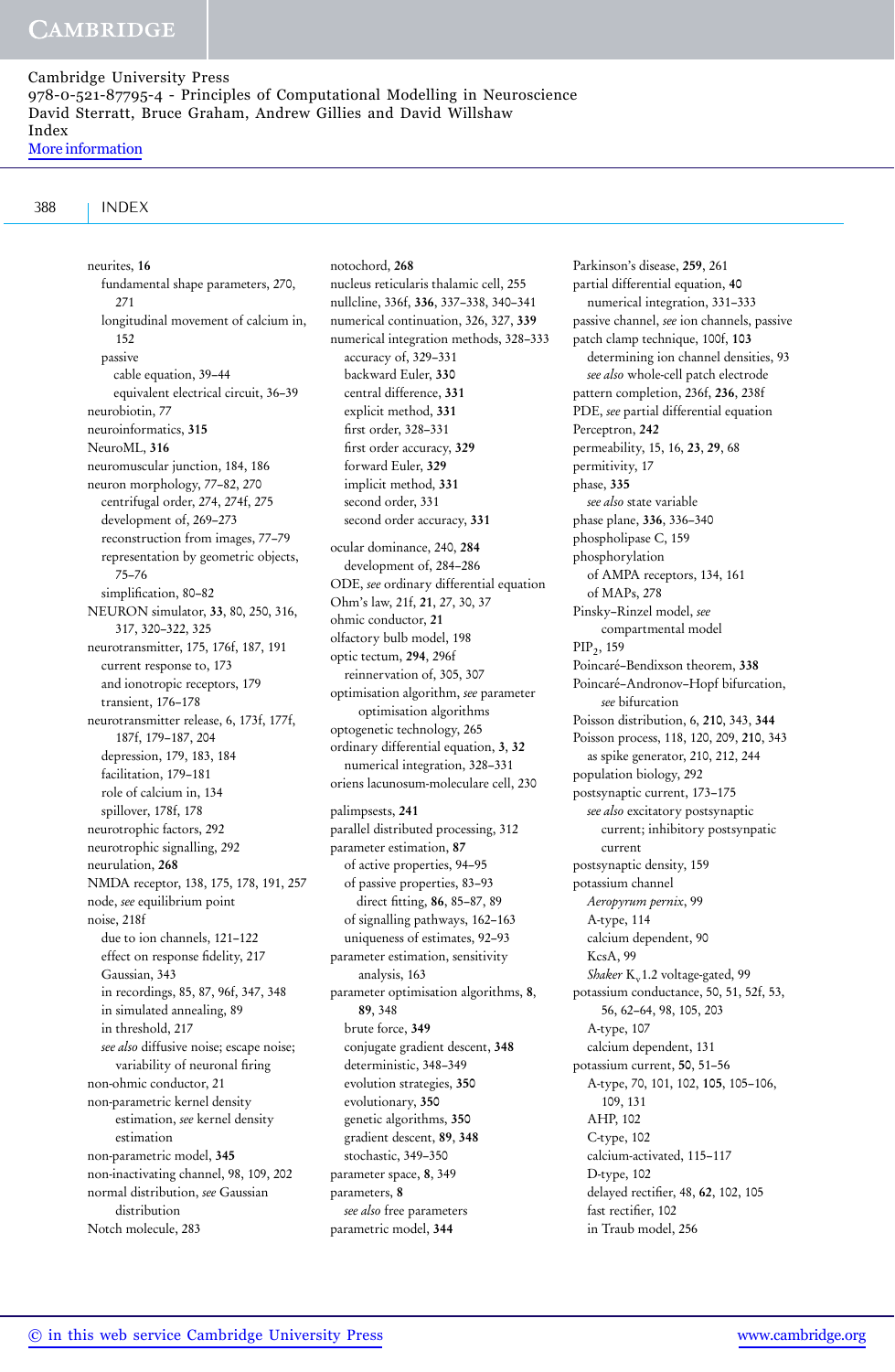muscarinic, 102 sAHP, 102 potential difference, 17, 19f, 21 *see also* membrane potential potential energy, 17, 126 *see also* enthalpy predictions, 1 primary fate, 283, 284 principal subunits, *see* subunits probability density function, 164, 166, 342, 346 probability distribution function, 342 probability distribution of state of system, 164 probability distributions, 341–344, 342 continuous, 342–343 discrete, 344 and neuronal morphology, 271 pump, *see* ionic pump Purkinje cell model, 140, 160, 161, 198,  $226$ pyramidal cell, 79, 80f, 81, 105 fast rhythmic bursting, 255 layer five tufted, 255 layer six non-tufted, 255 models, 198–199 Pinsky–Rinzel model, 199–202, 252 regular spiking, 255 *Q*<sup>10</sup> temperature coefficient, 65 quantal amplitude, 6, 189 quantal analysis, 6 quantal hypothesis, 6 Quantitative Single-Neuron Modelling Competition, 216 quasi-ohmic approximation to channel *I–V* characteristic, 35, 70 *Rana*, 296 rate code, 252 rate coefficients, 54, 112, 118, 119, 125 in binding reaction, 135 derivation from transition state theory, 124–130 determining voltage-dependence of, 54–57 effect of temperature on, 65–66 in kinetic schemes, 112–113 in thermodynamic models, 106–109 rate law, 54 rate-based models, 220–224, 241, 242 rate-limiting factor, 108, 109, 129 RC circuit, 32f, 32–35, 204 behaviour of, 33–35

*see also* compartment; parameter estimation, passive properties reaction rate coefficient, *see* rate coefficients reaction–diffusion system, 134, 232, 281 in development, 282–284 simulators, 321 readily releasable vesicle pool, 183–188 receptor desensitisation, 176, 178 reconstruction algorithm, 271, 272, 272f, 273, 273f recovery potential, 59 rectification, 21f, 21, 27 in gap junctions, 192 inward, 27 outward, 27 refractory period, 63, 96, 204f, 205, 206 absolute, 63, 205f, 206 relative, 63 regenerative property of action potentials, 47 regulation of markers, 301 release-site model, 180f, 184, 185f, 186, 188 repolarisation, 33, 47, 62 reserve pool, 173, 173f, 179, 180f, 183–188 activity-dependent recovery, 186 resistance, 21f, 21 *see also* axial resistance; extracellular resistance; input resistance; membrane resistance resistor, 15, 21 resting membrane potential, 13 in Hodgkin–Huxley model, 58 origin of, 22–26 variability in, 231 retinal mosaics, 282, 283, 284 production of, 282 retinocollicular system, *see* development, of retinotopic maps retinotectal system, *see* development, of retinotopic maps retinotopic maps, *see* development, of retinotopic maps retrograde modulation, 301 reversal potential, 27, 28, 31, 34, 36, 70 potassium, 62 sodium, 62 of synapse, 174, 207 ryanodine, 141

model, 141–142 S4 segment, 99, 99f saddle node, *see* equilibrium point saddle-node bifurcation, *see* bifurcation scalar product, 253 sealed end, *see* boundary conditions second-messenger, 101, 115, 134, 137, 173, 179 secondary fate, 283, 284 selective permeability, 15 sensitivity analysis, 8, 93, *see* parameter estimation, sensitivity analysis SERCA, *see* calcium–ATPase pump servomechanism model, 310 sharp electrode, 90, 91 shunt, 90, 91 signal-to-noise ratio, 312 signalling pathways, 134, 134–137, 159–163, 278 calcium transients, 159–161 LTP and LTD, 161 parameter estimation, 162–163 production of  $IP_3$ , 159-160 repositories of models, 325–326 simple model of STDP, 191 simulators of, 321–323 spatial modelling, 169–170 stochastic modelling, 163–169 well-mixed assumption, 161–162, 169 simulated annealing, 89, 349 *see also* parameter estimation single-channel recording, 96f, 97, 103 singular point, *see* equilibrium point sinh, *see* hyperbolic functions sleep spindle, 257 small-world networks, 230 sodium conductance, 56, 56f, 57, 59, 62, 63, 68f, 279 sodium current, 50, 56–57, 102 persistent, 102 in Traub model, 256 sodium–calcium exchanger, 139, 140 sodium–hydrogen exchanger, 16 sodium–potassium exchanger, 15 soma shunt conductance, 91, 93 space clamp, 48, 49, 61 *see also* action potential, space-clamped space constant diffusion, 149 electrical, 149

ryanodine receptor, 142, 143